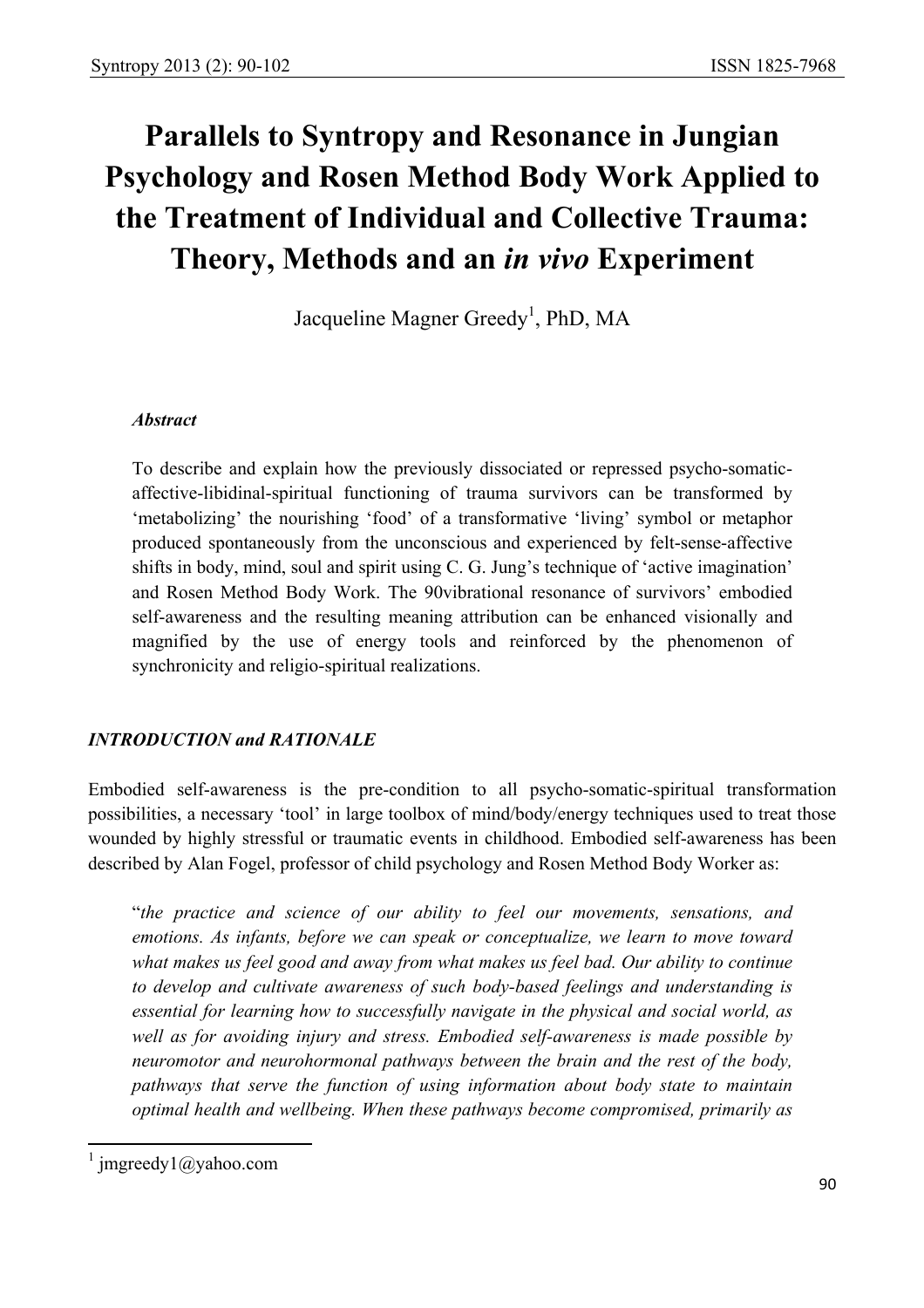*a result of physical injury or psychological stress and trauma, we lose our ability to monitor and regulate our basic body functions*." (2006)

Jung's theory and methodology bridges the worlds of inner and outer knowing. He used the term analytical psychology. After his traumatic split with Sigmund Freud, Jung felt compelled to 'drop into' the depths of collective unconscious to further his investigations and heal his own psyche. He encountered universal, a priori psychic energies and images he called archetypes. Through direct experience, observations and reasoning based on the scientific method and in-depth research, Jung realized these 'strangely attractive and repelling' archetypes pointed symbolically to the knowledge contained in humanity's ancient texts, myths and fairy tales and their energies dwelt within and activated the Mother, Father, Ego, Shadow and other complexes.

Drawing on the ideas of contemporaries whose work was transcending the established laws of Cartesian duality and dogmatic polarities of good and evil of the Christian religion, Jung was influenced by the work of physicist Neils Bohr, an early thinker in the New Physics, religious philosopher William James (1906) who concluded that the 'fruits' of religious experiences were the 'proof' of the validity of these experiences, and Richard Wilhelm, translator of the I Ching, an ancient Chinese divination text based on a non-causal explanation for earthly events and interplay between free will and fate.

Jung investigated the notion of non-duality and matter/energy as simply different forms and rates of vibration in the process of psychological transformation he called individuation before physicist David Bohm proposed a close analogy between quantum process and our inner experiences and thought processes. Before neuroscience discovered that imagery can literally reshape and retrain the human brain, Jung wrote about the transformational nature of 'active imagination' (described below). Research at the University of California, San Diego by V. S. Ramachandran, Director of the Center for Brain and Cognition, used fMRI scans supports Jung's contention: "the same cells in the brain light up whether we perform an action ourselves or watch someone else do it...or when we simply imagine ourselves performing the action" (Cohen, p. 68).

Before scientist Sir John Templeton created his unique foundation to promote dialogue with and support research into the interface between religion and science, Jung, a scientifically-trained psychiatrist, scandalized many theologians and laypersons alike by answering a BBC interviewer's question about whether he believed in God by answering, "*I don't believe, I know*."

Likewise Rosen Method Body Work and Movement grew out of the pull of Rosen's spiritual experiences, early observations of dancers, studying with a student of Jung, Lucy Heyer, between 1936-8. Heyer treated her husband's analysands with breath work, movement and massage in order to help make their emotions more accessible (Rosen & Brenner, p. xiii). Rosen later trained as physical therapist. At the end of her 97 years in 2012, Rosen's own on-going personal selfexploration and -realization and her contact with other practitioners of somatic therapies contributed to the evolution of her teaching style.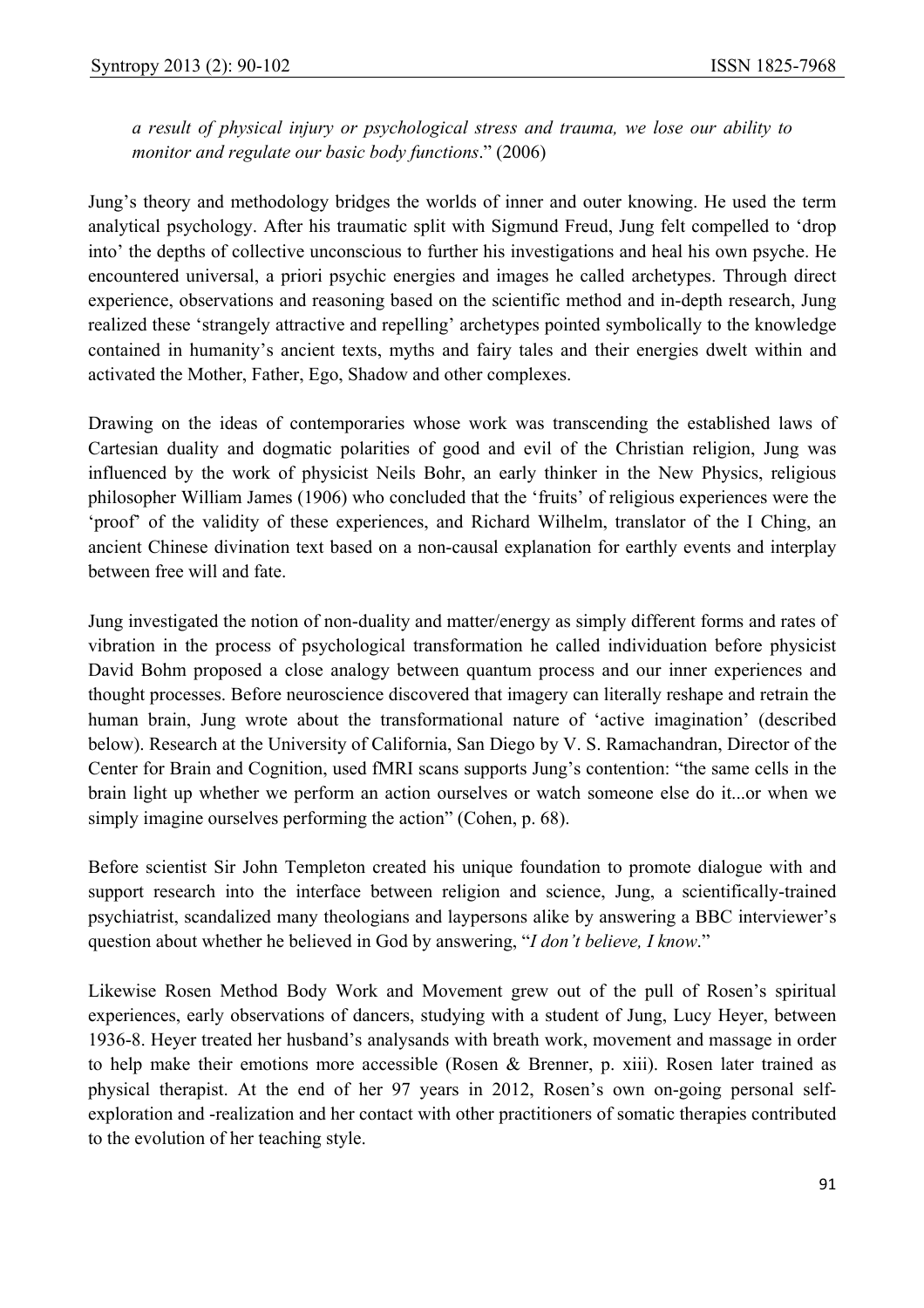Jung and Rosen believed that individuals must consciously engage with their own unconscious material, responsibly co-create their destinies with the Divine or the Self as Jung called it, and play their part in the destiny of entire creation by moving from embodied self-awareness to embodied soul work. They became convinced that only the powerful effects of the collective efforts of individuals committed to soul work could 'save the world.' Their urgent concern for the 'anima mundi,' or world soul, occupied much of their thought and action in their later years; it foreshadowed the current alignment of cosmic and human forces in a unique and potential deadly conflict. This historic cosmic and their collective crossroad Jungian scholar Richard Tarnas (2006) has described as humanity's the first collective 'dark night of the soul.'

RATIONALE: All sentient beings have been exposed to, either in vivo or via modern technology, extremely stressful and sometimes traumatic human-caused events, whether psycho-spiritual, sociopolitico-economic, cultural and environmental. Even the basic functions of breathing, drinking and eating can subject life forms to stressful and possible traumatic effects. When the 'oneness' of trauma survivors' matter and spirit is real-ized and harnessed to create a new field of metaphor and meaning not currently present in their ego-consciousness--internal locus of symbolic interpretations and synthesis, they (and others) are often more aware of not only their own individual energies but are more open to engage in activities that promote a commonly sensed consciousness. As human beings regain our birthright to wholeness--which shares the same linguistic root as the words healing and holiness-- we are more able to feel our 'oneness' with our Earth.

#### *FAMILIAL, CULTURAL AND SOCIETAL CONDITIONING*

Regardless of how our particular experiences in our families, kinship groups, and collective institutions may have wounded us, the universal and necessary process of socialization itself forces most of us to 'put away,' parts of our 'real self,' according to Rosen, or our 'shadows,' the term Jung used to describe the complex that contains our socially and personally unacceptable thoughts, feelings and behaviors.

We consciously or unconsciously cooperate this 'putting away' process for several realistic and beneficial reasons: to survive physically and psychologically, to belong to our kinship groups and associate with collective institutions, to build and maintain our cherished self-images or personas and to avoid confrontations with our shadows, and/or to pursue and achieve the aims and trappings of the ego complex that Jungian Marie-Lousie Von Franz called power, prestige, fame and fortune. However, repeated and severe childhood abuse frequently causes multi-layered and faceted woundings.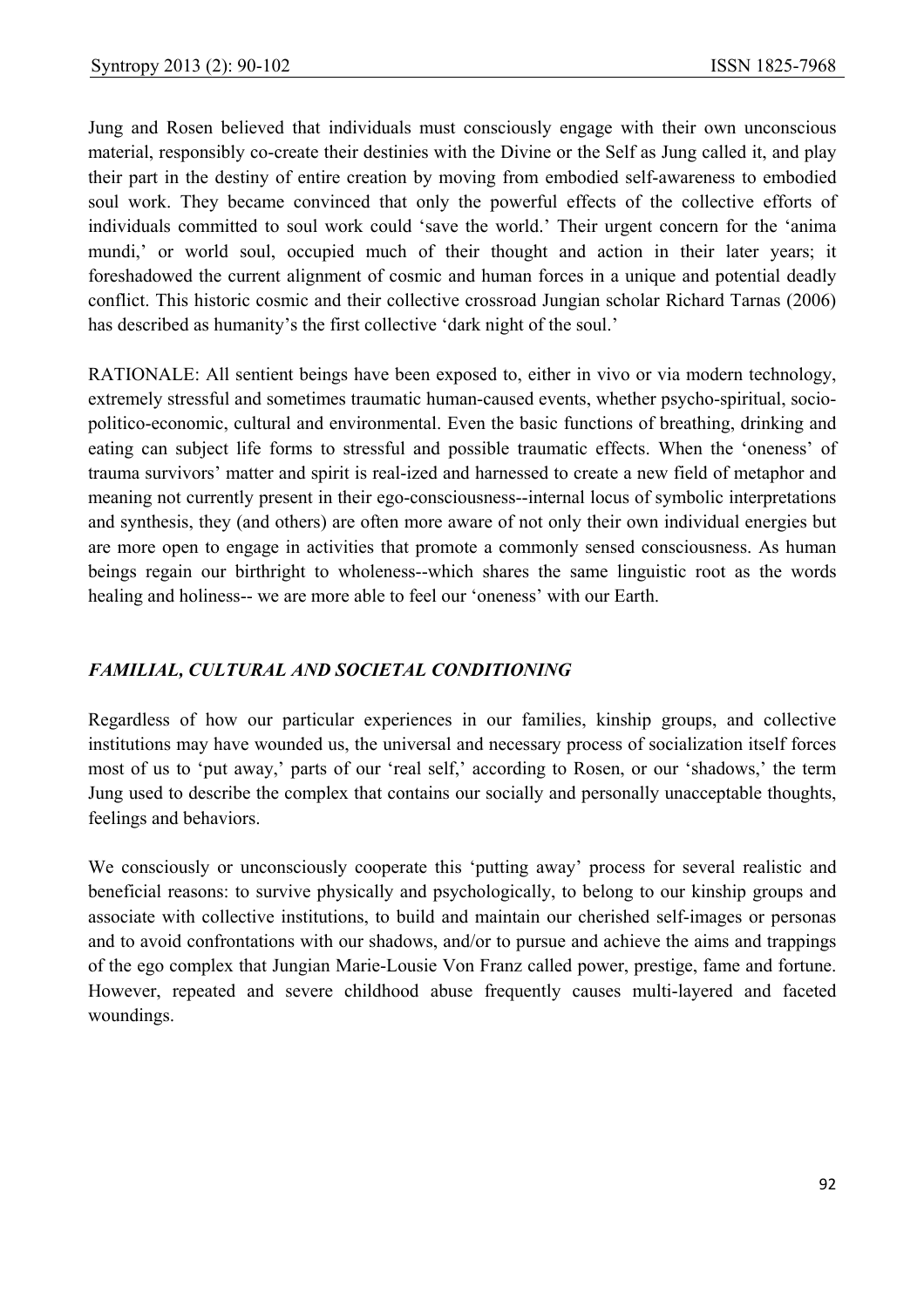#### *DEFINITION OF TRAUMA AND RESEARCH ON ITS EFFECTS*

A childhood traumatic experience is defined as "a sudden, unexpected or non-normative [event] which exceeds the child's perceived ability to meet its demands, and disrupts the child's frame of reference and other central psychological needs and related schemas." The American Psychological Association has acknowledged for almost three decades that severe trauma undermines and compromises the child's psychological, biological and social equilibrium to such a degree that no part of human functioning is left untouched. (Greedy, 2008)

Dissociation is a normal part of the psyche's defenses against trauma's potentially damaging impact--as Jung demonstrated many years ago with his word association test. It occurs when the victim cannot withdraw from the scene of the injury. Therefore a part(s) of an otherwide integrated ego must split into fragments or dissociate. As Kalsched (1996, p. 13) states: "It allows life to go on by dividing up the unbearable experience and distributing it to difference compartments of the mind and body, especially the 'unconscious" aspects of the mind and body. This means the normally unified elements of consciousness (i.e. cognitive awareness, affect, sensation, imagery) are not allowed to integrate. Experience itself becomes discontinuous. Mental imagery may be split from affect, or both affect and image may be dissociated from conscious knowledge...while the trauma and its effects may be 'forgotten,' the psychological squeal of the trauma continue to haunt the inner world, and they do this, Jung discovered, in the form of certain images which cluster around a strong affect--what Jung called the 'feeling-tined complexes."

Jung (1928a, par 266-7) wrote: "....it possesses the quality of psychic autonomy, .. to manifest itself independently of the will and even in direct opposition to conscious tendencies: it forces itself tyrannically upon the conscious mind...it pounces upon him like an enemy or a wild animal." Because dissociation dis-connects survivors from their innate wholeness and concretizes their capacity for fluidity of thought and action into habitual survival patterns and postures, these disabilities often result in vulnerability to further incidents of trauma. In Memories Dreams Reflections (1963, p. 117), Jung emphasized the importance of the actual event and the story of the trauma are to psychotherapeutic work. Too often, due to dissociation and its effects, survivors' stories can become embedded in the archetypal morass of the victim or martyr, dimming or even extinguishing their felt sense of heroic co-creative power to live meaningful lives.

#### *INFLUENCE OF PRENATAL, BIRTH & POST-NATAL STRESSORS*

In the May 2013 Discover magazine's lead article (p.6), Dan Hurley summarized the findings of behavioral epigenetics that "traumatic experiences in our past , or in our recent ancestors' past, leave molecular shards adhering to our DNA...like silt deposited on the cogs of a finely tuned machine after the seawater of a tsunami recedes, ..thus our experiences, and those of our forebears, are never gone, even if they have been forgotten. They become a part of us, a molecular residue holding fast to our genetic scaffolding. The DNA remains the same, but psychological and behavioral tendencies are inherited." After mentioning that pharmaceutical and bio-tech firms are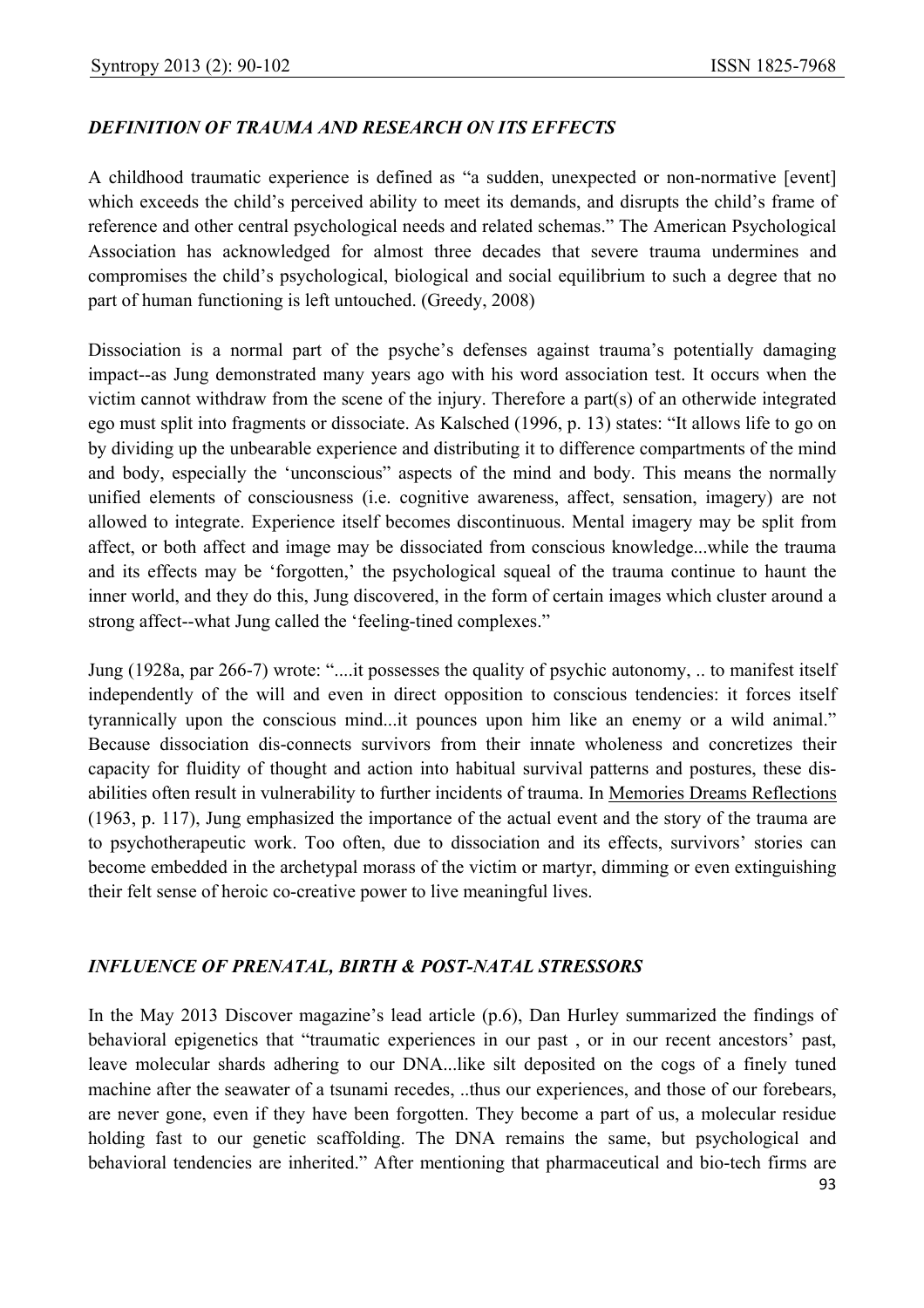searching for epigenetic compounds to boost learning and memory, Hurley concludes by asking: "..if we could create a pill potent enough to wipe clean the epigenetic slate...free the genes within your brain of the epigenetic detritus left by all the wars, the raps, the abandonments and heated childhoods of your ancestors, would you take it?" (p. 21).

Frances Champagne, quoted in the same May 2013 issue, (p.17) concluded, "...stress is a big suppressor of maternal behavior....Keeping the stress level down is the most important thing. And tactile interaction--that's certainly what the good mother rats are doing with their babes. That sensory input, the touching, is so important for the developing brain." Before birth, certain fetuses are at risk for other 'induced' stress and traumatic effects: "...identified subjects who had undoubtedly been exposed prenatally to stress hormones such as cortisol, adrenalin, and norepinephrine by mothers who experienced chronic anxiety or panic attacks during pregnancy."

Produced by the adrenal gland, cortisol helps the human body respond in a time of crisis by moderating its level of stress-response, but elevated levels of this hormone during pregnancy can interfere with the building of neural pathways and may even have the effect of dissolving established connections (Begley, 1997; Perry, 1994), damaging the brain's hippocampus, thereby interfering with memory function and lowering an individual's ability to control his or her emotional states, and inhibiting areas of the brain that regulate attention, resulting in diagnoses of ADHD and autistic disorders in their children. (Nachmias, Gunnar, Mangelsdorf, Parritz & Buss, 1996.) For example, Attention Deficit Disorder with Hyperactivity has been diagnosed three times more often in children whose mothers smoked in pregnancy (Milberger, Biederman, Foraone, Chen & Jones, 1998).

These researchers found that subjects born to mothers overwhelmed by stress due to being depressed, abused, or frightened, those who had been severely traumatized during labor and delivery and those whose mothers failed to bond with them as infants because the child was the wrong sex, had the 'wrong' father or was arriving at the 'wrong' time were highly likely be diagnosed with insecure attachments of the anxiety/ambivalent, avoidance and D or disorganized types. (Author's note: other type D descriptors: dissociative, discontinuous, and distressed.)

Upon birth, secure attachment only results when the primary caregiver is capable of resonating with or attuning energetically with the child via bio-chemical, sensory and psycho-emotional inputs from caregivers, especially the mother (Siegel, 2008). Fiona Gardner (2002, p. 67) says, "The development of the body image is hugely important in the process of the emerging sense of self. Processes of identification and internalization of early object relations [with caregivers] crucially relate to this development. Thus the sense of skin which can consistently and dependably contain the child's body, with all its uncontrollable sensations and instinctual processes, is seen as being established through the combination of various elements in the maternal environment. These include eye contact with the mother, as a mediator of emotional containment (Ayers, 2003) and also as Haag (2000, p.7) "tactile reinforcement of the children's sense of having a backbone."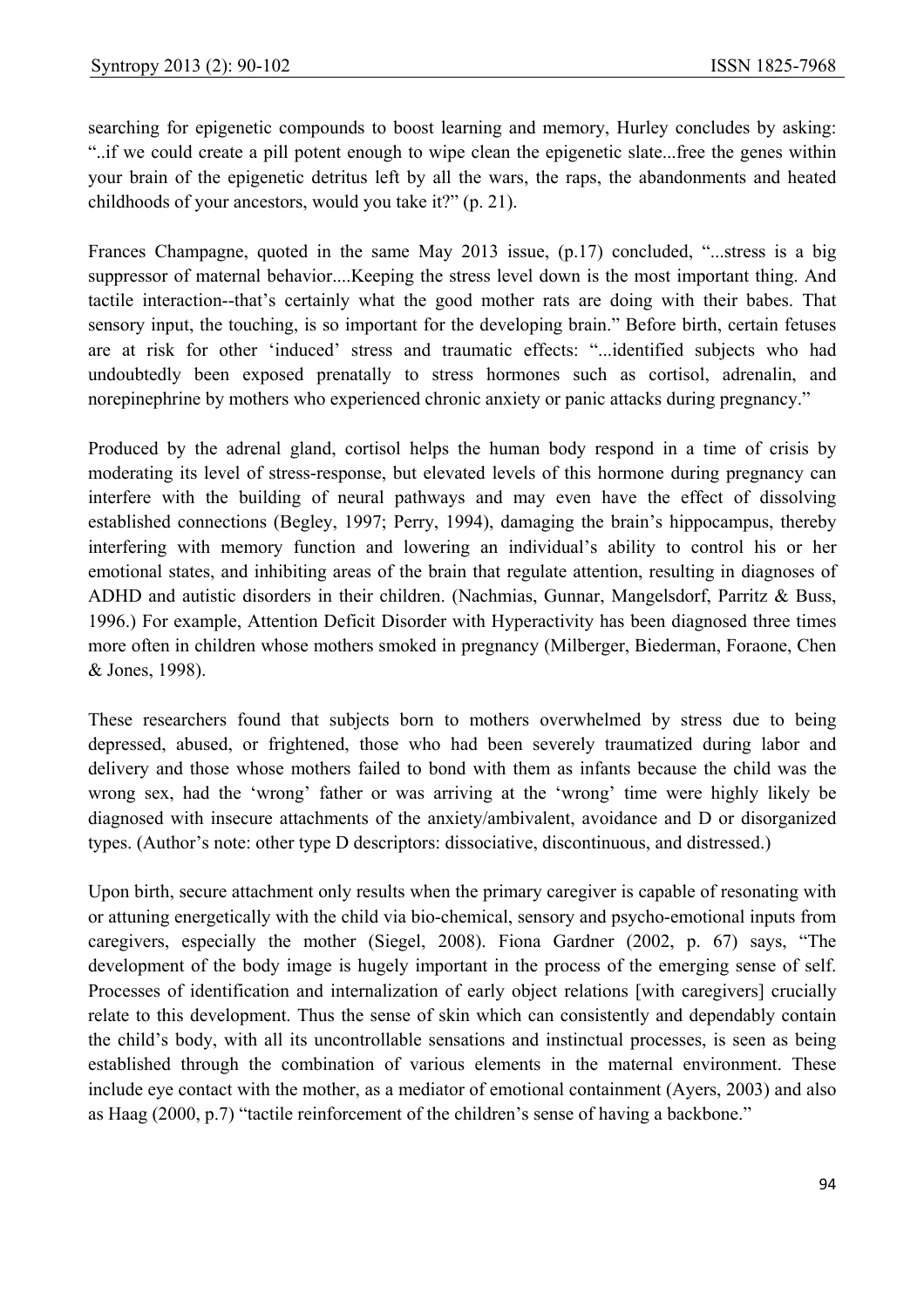Nursing and other 'touching' experiences such as massage, intercourse, and pair bonding, promote the release of a neurotransmitter hormone oxytocin, sometimes called the 'love hormone." Susie Orbach (2003) contends: "How one is held shapes your own relation to your body so it isn't touch per se because a mother or parent who is very rough with the baby (Author's note: or acts in a frightening manner or is herself frightened) is teaching that baby to relate in that kind of way." Orbach states that 'harsh or punitive touch would have the reverse effect...(and) the level of oxytocin would actually go down and cortisol levels would....become soothing. Children who come from very violent (Author's note: or very neglectful, ambivalent, avoidant or D type bonding) experiences seek out similar types of relationships unbeknownst to themselves in adult life. Those types of dysfunctional relationships create the high level of stressor hormones they've learned to use to self-sooth."

Peter Fonagy (2001, p. 37), after discovering cortisol secretion among Romanian orphans (who had experienced severe lack of bonding during their first year of life), states: "There is good evidence from animal models that repeated exposure to high levels of circulating steroids such as cortisol results in destruction of actual brain material to which the organism adjusts by becoming hyperresponsive to stress and decreasing cortisol release."

Although even one experience of significantly highly stress or traumatic experiences in childhood can lead to multiple effects, research (First World Conference on Somatic Experiencing, Oakland, 2008) has found that adults who experienced 6 out of 10 possible aversive childhood conditions such as abusive parents or caregivers, early drug, nicotine or alcohol use or addiction, neglect and/or abandonment, school failure, and/or engage in delinquent behavior, were highly likely to report criminal behavior, addictions, failures in occupational and relationship areas, chronic illness(es) and generally poor health habits.

#### *TREATING SURVIVORS: JUNG'S CONTRIBUTION*

Trauma treatment benefits from the Jung's unique psychotherapeutic system that addresses the issue of wholeness in psyche, body and especially spirit. Analytic work seeks to mine the potentially transformative 'gold' concealed from the analysand's consciousness by layers of psycho-somatic repression, dissociation, projection on other people and groups and other defense mechanisms via three methods: a. therapeutic dialogue with analysands that 'dig outs' their personal associations and collective amplifications of the images and instincts embedded in dreams and fantasies produced by the unconscious mind, b. polishing the mined symbolic 'nuggets' with active imagination, a process in which analysands engage in dialogue in their imagination with inner psychic images, and c. encouraging further exploration of the 'nuggets' via creative mediums such as working with art materials, dance and spontaneous movement, and sand tray therapy.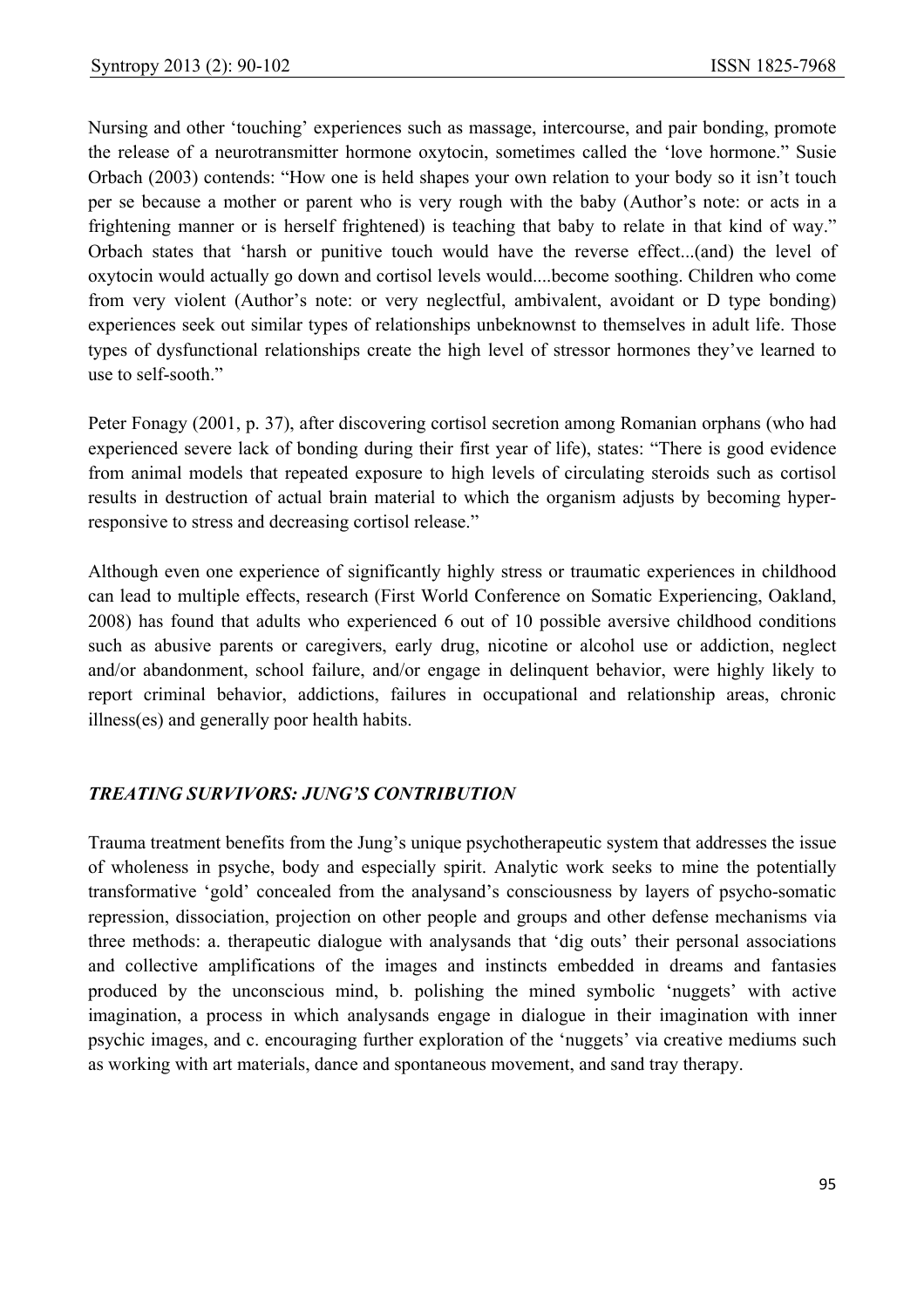#### *RELIGIOUS/SPIRITUAL ISSUES IN TRAUMA TREATMENT*

Traditional Jungian psycho-analytic work addresses religio-spiritual conflicts and issues with analysands, especially those who are trauma survivors because strongly believed that others might call the God image and he termed the Self was both at the center of the psyche and encompassed its totality. In his later writings, Jung posited a religious instinct as basic human drive. After devoting his practice to those at mid-life, he also contended that he found that his patients' successful analysis required a religious re/orientation. (Author's note: Or a spiritual one.)

Jungian Edward Edinger wrote in his 1972 book, Ego and Archetype ( p.100) :

"*Modern man urgently needs to re-establish meaningful contact with the primitive layer of the psyche. I do not mean by this the compulsive expression of unconscious primitive affects which is symptom of dissociation. I mean rather the primitive mode of experience that sees life as an organic whole. In dreams the image of an animal, a primitive, or a child is commonly a symbolic expression for the source of help and healing. (These images) serve a healing function because they symbolize our birthright to wholeness, that original state in which we are in rapport with nature and its transpersonal energies which guide and support. Through these images we make connection with the Self ) and heal the state of alienation. We must learn how to incorporate primitive categories of experience into our world view without denying or damaging our conscious, scientific notion of space, time and causality.*"

Rarely does the psychological literature on treatment of trauma address religio-spiritual issues, although some studies have focused on survivors' meaning attribution of their experiences in relation to their beliefs or faith in God (Greedy, 2008). A child's initial God image (Jackson, 1997) emerges from their earliest interactions with parents. Thus positive images of God are typically connected to children's experience of secure attachment and appropriate boundary-making and containment with parents that have occurred prior to cognition development.

While the majority of those surveyed in research studies (Jackson, 1997) report that their existing religious faith was strengthened or remained unchanged during stressful or traumatic periods, others report religious doubts and feelings of distress or disappointment, believing they have been abandoned by God. This distress is described as an attachment disorder: "The distress felt by a religious person (Author's addition: or those with a belief in a 'Higher Power' or other term) who perceives that God is not available to him or her is similar to the distress felt by an infant who is separated from its mother or other attachment figure." Emotional distress resulting from a loss or questioning of faith is experienced as feelings of anger and resentment, emptiness and despair, sadness and isolation. Survivors who have no positive grounding in an inherited or chosen religious or spiritual tradition and are left alone to ponder and deal with the religio-spiritual implications of their traumatic events, especially their possible 'randomness,' tend to report poorer outcomes on all health measures.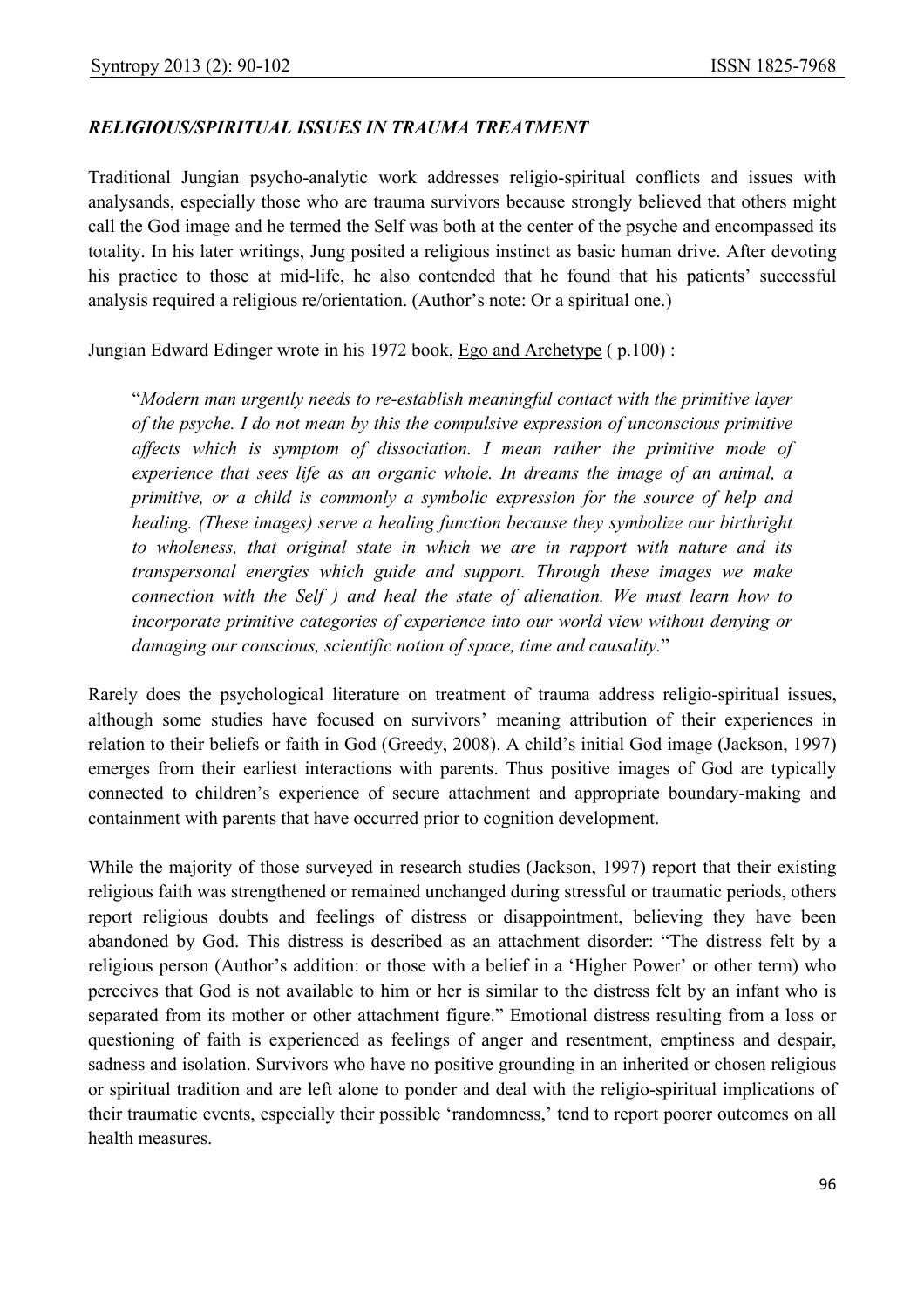At age three, Jung himself had such an 'awe-full' encounter with 'the other face of God' (1963, p. 168) that shaped his quest to understand its powerful 'chronic' spirit and to study alchemy. Otto (l923, p. 31) in his classic book, The Idea of the Holy, described the two qualities of such numinous experiences as 'daunting and fascinating." Jung understood that survivors' essential biological and psychic processes or 'libido' are often diminished by the internal conflict between inherited faith beliefs in God's all-loving nature vs. their own felt sense encounters with the 'dark side of God."

These experiences of the 'dark side of God' and its effects on trauma survivors suggest the reason that many survivors, especially those who've childhood sexual abuse, report being 'drawn' to enter situations and/or relationships that clearly contain demonic elements that others could identify and they could only see in hindsight.

By exploring and describing the widely and naturally occurring phenomenon of 'synchronicity,' Jung put into scientific language a view of life which had profoundly influenced humans, especially those living in the Eastern World, yet because of its 'non-rational' nature, has been viewed skeptically by those wed to the scientific method. Synchronicity--non-causal, meaningful coincidences of apparently chance events--is now able to be explained by quantum physics. The concept of syntropy parallels the dynamics of synchronicity. The meaningfulness of the symbolic content to the individual who experiences synchronicity supplies the 'nourishment' to both their wave and particle aspects. Because symbols and metaphors are embedded in the archetypal contents of instinctual or psychic energy and image, their 'linkage' creates a unified new 'field' for the observer/participant.

By asking survivors to be 'willing to be willing' to become receptive to spiritually or religiouslythemed experiences, they will experience synchronistic events, dream of encounters with numinous archetypal figures, and/or experience spiritual awakenings in vivo and in mediation and prayer. Survivors, especially, need to know they are part of the Oneness because many believe they are truly outside the All There Is, the term John Duns Scotus, 14th Century theologian and first Doctor of the Church, used for God (Greedy, 2008).

## *ROSEN METHOD BODY WORK'S CONTRIBUTION*

Rosen Method Body Work is uniquely suited to treating trauma survivors, especially as a primary or initial mode of hands-on treatment. Other more directive somatic approaches such as Bioenergetics and Rolfing cause an extensive 'dis-organization' of the somatic defenses. Therefore these approaches can mimic the original overwhelming, external traumatic event and result in increases in the survivor's Post-Traumatic-Stress-Disorder symptoms such as hyper-vigilance, startle response, anxiety and panic attacks, dissociation, and other psycho-spiritual-somatic defenses. Clients may respond by increased defensiveness and a determination to avoid further disorganization by avoiding body work altogether.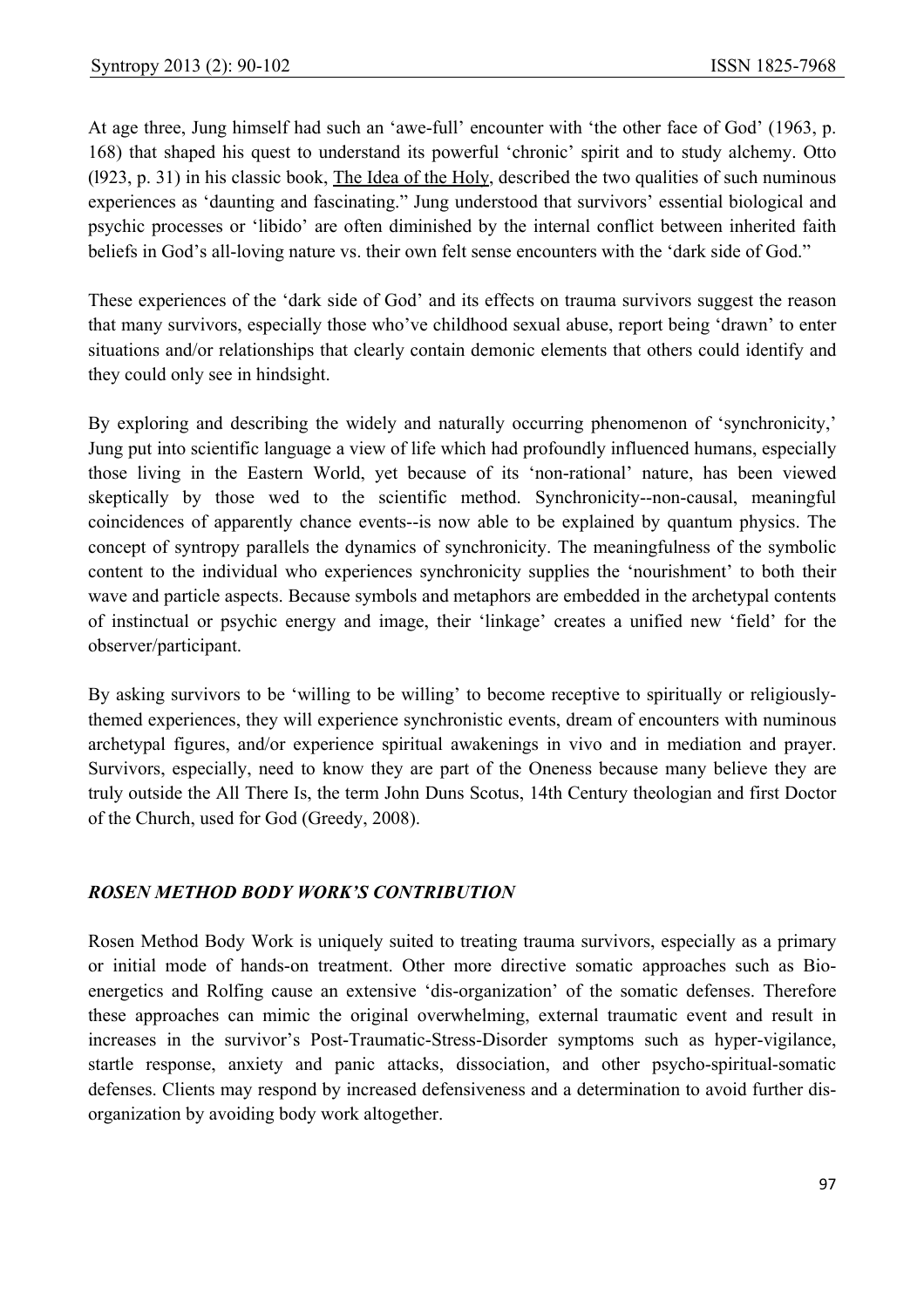Rosen's technique was simple yet not simplistic. She 'met' her clients' somatic defenses with the non-invasive touch of one soft hand applied to the areas of tension or holding where the 'breath of life' was not in evidence and another 'listening' hand elsewhere. She co-created a dialogue with her clients' psycho-somatic unconscious defenses by verbally sharing typical meanings and metaphors associated with holdings in each part of the body as she worked. This she called 'table talk.' Rosen's sessions were characterized by her observations on how her clients' bodies were receiving her words and touch, asking open-ended questions to gather clients' associations, often supplied by her intuition, and fierce and heart-felt compassion. When requested to briefly describe her work late in her life, Rosen answered with one word, 'love.'

Rosen Method promotes clients' becoming conscious of the psycho-somatic interaction between the symbolic field 'inherited' from family and society and their own inner personally symbolic and archetypal world. Often clients' buried emotions, thawed bodily sensations and hidden memories from the original parental or societal injection to 'don't be yourself' are experienced, metabolized and harmonized.

## *RESULTS AND IMPLICATIONS FOR INDIVIDUAL AND COLLECTIVE CHANGE*

Both Jung and Rosen were concerned with how the results of their work were played out in their clients' daily lives. The 'fruits' of an analysis, Jung believed, should be were embodied outside the consulting room if it had been successful. Rosen contented 'response-ability' was only possible when one-sided reactivity and conditioning associated with the victim archetype encountered its alternative pole, the embodied hero/ine that contains psychic energies of trust and innocence, healthy empowerment, sound decision-making and a sense of innate worth and value.

In both treatment methods, by contacting the primitive level of the psycho-somatic level of the psyche, as Edinger urged, clients often do experience a psycho-spiritual-somatic re-orientation. Emerging with a wider world view of their own pain and suffering, clients' capacities for empathy tend to enlarge. They now have the response-ability to be vulnerable to and feel connected with the pain and suffering of others as well as the planet's. They are more likely to commit to joining with other like-minded souls to 'be the change you want to happen,' to borrow from Gandhi's famous quote.

# *METHODS: GATHERING INFORMATION and TOOLS HISTORY TAKING: PERSONAL, FAMILIAL, and PARENTAL*

Jung contended that when modern human beings lost their connections to their own souls, nature as a living organism, and the divine realm that the forsaken and forgotten 'gods' became our illnesses; this notion aligns with his famous quote, "That which we do not make conscious, we live as our fate." Or our descendants do. Jung was often asked by fellow physicians who couldn't explain the source of their patients' maladies to interpret their dream material to discern a diagnosis. He usually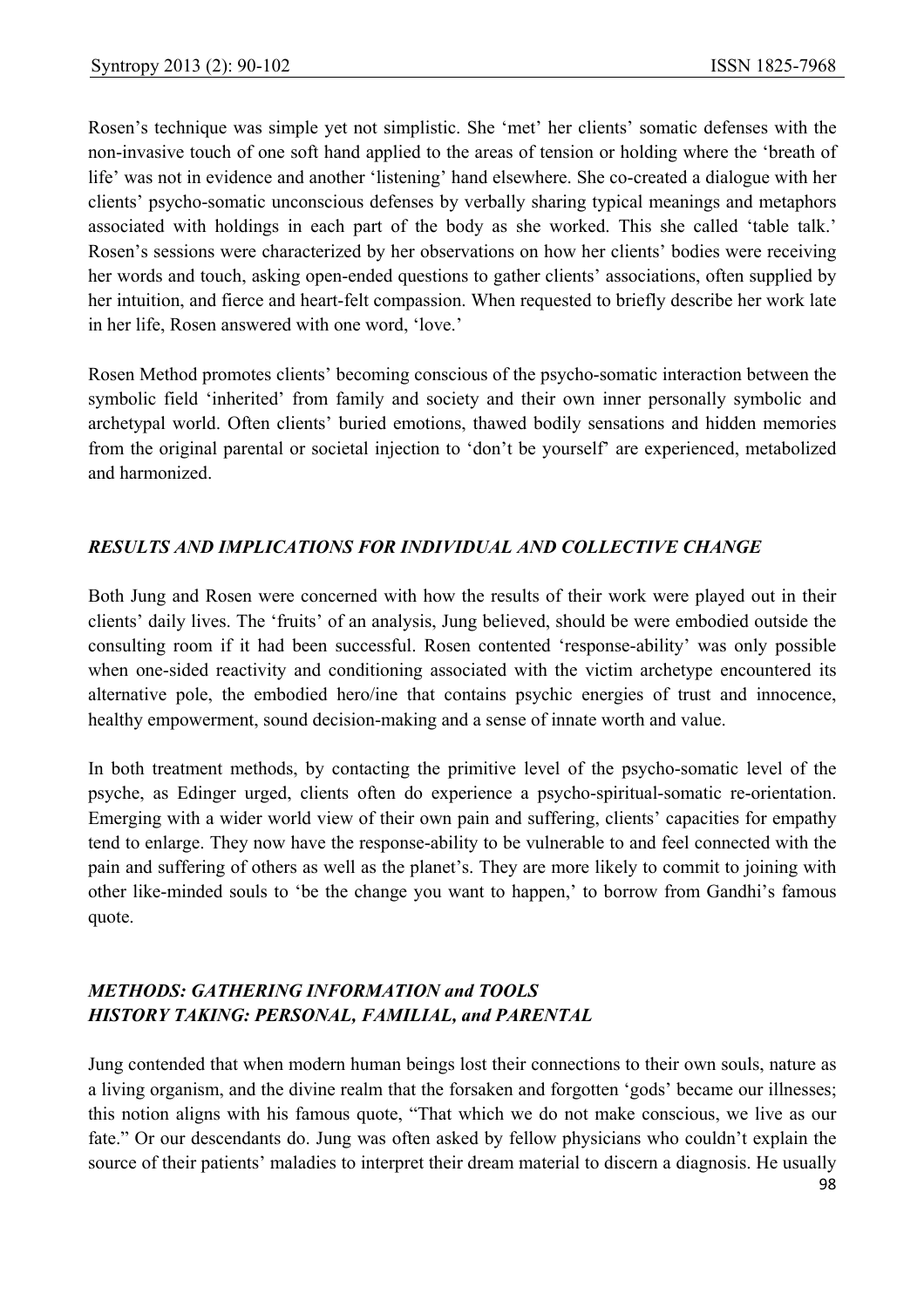did. Therefore Jung wouldn't have been surprised that recent epigenetic research supported the notion that individuals' family trees could negatively impact their mental and physical health.

Likewise, Drs. Hammer and Sabbat developed a biologically-based body/mind theory and process called the New German Medicine and Total Biology/Recalling respectively. The method includes asking detailed questions of clients about their family tree to the great-grandparent generation, their parents' possible unconscious motive(s) for conceiving them at a particular time and life situation, any knowledge of other earthly existences, and a timeline of their personal life events and cycles. Their answers point to possible unresolved generational, familial and personal psychological/somatic/spiritual conflicts and fixations that may have been 'downloaded' to the clients' bodies as diseases, illnesses, physical conditions or symptoms.

The usefulness of naming cannot overemphasized. During active imagination with a dream image, the name of the person/animal or an unknown sensation or feeling state is always asked with the assumption that the wealth of knowledge held in the unconscious will supply it. Asking the name of any somatic symptom, troublesome body part or tension during body work and looking at websites about origin of names can profoundly shift clients' view of the problem from negative to empathetically positive.

The motto of Recall Healing is 'Name it, Claim it, Dump it." (Renaud, 2010). Identifying the source of clients' physiological challenges gives them the power to link their consciousness with the vibrational signature of the unconscious conflict they inherited or personally took on. With many clients, simply bringing the significant associations between their ancestors' hidden conflicts and their physical state will cause a shift in the clients' consciousness, metabolizing the cause to effect a cure. However, trauma survivors often are unable to make that change as easily as others. They usually must learn to become energetically grounded, centered, embodied and contained and to engage their imagination field before such a shift is possible. With those conditions in place, they can benefit from other tools in the psycho-somatic-spiritual/energetic toolbox--active imagination, expressive arts techniques, Rosen Method or other somatic therapies, and mind/body/energy techniques such Eye Movement Desenitization and Repressing, developed by Francine Shapiro, and Thought Field Therapy, developed by psychologist Roger Callahan--to release somatic challenges from their bodies.

While Jung never publicly acknowledged a belief in 'soul return,' he clearly contended that all existence--animal, vegetable and mineral-- is recorded and exists in the psychic reality of the personal, cultural and collective consciousness and could be accessed psycho-somatically. Jungian Roger Woolger's book, Other Lives Other Selves (l987), and his later training methods synthesizes Jungian depth psychology, bodywork, yoga, psychodrama and Eastern meditation principles to evoke and work with sensory-affective memories, often traumatic, especially at times of death and birth, that could arise during treatment from deep layers of consciousness and possibly from other existences.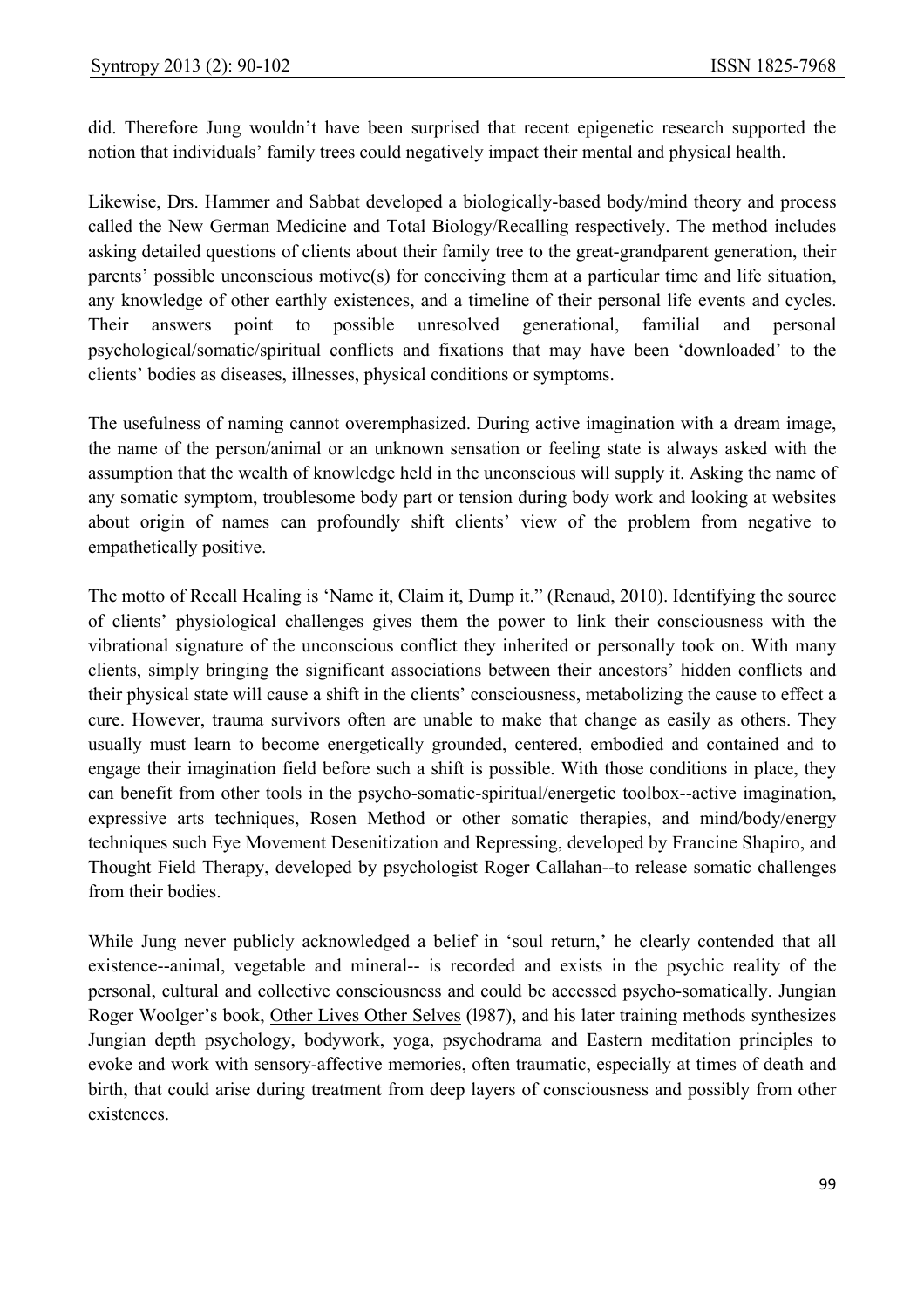#### *ENERGETIC METHODOLOGY/TECHNIQUES*

Because human's physical bodies are marvelously created patterns and vortexes of vibrating energy, surrounded by unseen but 'felt' energy patterns called the subtle bodies, what has been called energy medicine is becoming more widespread and noteworthy. Eastern medicine's use of acupuncture and herbs as well as tapping of the subtle energy meridians to treat certain physical symptoms and illnesses is growing in acceptance by laypersons and the medical establishment both. The ancient art and science of psychometrics describes the measurement of the vibratory frequency of the 'soul' or essence of any visible object (commonly called dowsing) or of the vibratory impressions of the invisible world (commonly called divining.) These vibrations can be received and made more visible by our physical bodies and/or subtle energy fields via a pendulum or divining rod. These tools can instantly communicate accurate answers to unbiased, unambiguous and 'permitted' questions only if the questioners are well-grounded to the earth and heavens, free of the locus of control of ego involvement and connected to their own souls, it is believed, act as conduits for what has been called God consciousness, or the Universal Mind or Consciousness, or what Jung termed the collective unconscious. The New Physics research is lending vital insights into how dowsing/divining works by exploring the phenomena of non-locality and indeterminability.

Dowsing is used to detect and measure the properties of earth elements-- water, minerals and lost objects--and naturally occurring earthly electro-magnetic energy fields, in ground or above ground, that are toxic to humans in living and working spaces. Given human bodies are composed of earth elements, dowsing can detect them.

Divining has been recorded in every known civilization. Diviners were valued and honored in the past; modern diviners or energy sensitive develop the art and skill of 'reading the Universal Consciousness' to identify their clients' beliefs, emotions, archetypal patterning, and other helpful information just as analysts gather it from dreams and fantasies, 'slips of the tongue, and non-verbal communication of body language, vocalization, etc.

#### *SUMMARY*

Both survivors' conscious minds, i.e. questionnaires and associations and amplifications of dreams and fantasies and unconscious minds i.e. dream images, somatic and energetic symptoms, brings information that opens up a new field of inquiry and possibilities "beyond notions of right-doing and wrong-doing, to quote Rumi. The energy tools used by dowsers and diviners resonate with and magnify the vibrational signature of any previously unknown psycho-somatic highly charged 'material' that has been inherited, imposed upon or introjected by survivors, overriding their blueprints for wholeness.

Previously dissociated or repressed psychic energy contained in the symbols and metaphors of this 'material' 'nourishes' and links matter and spirit, promoting embodied self-awareness. Notable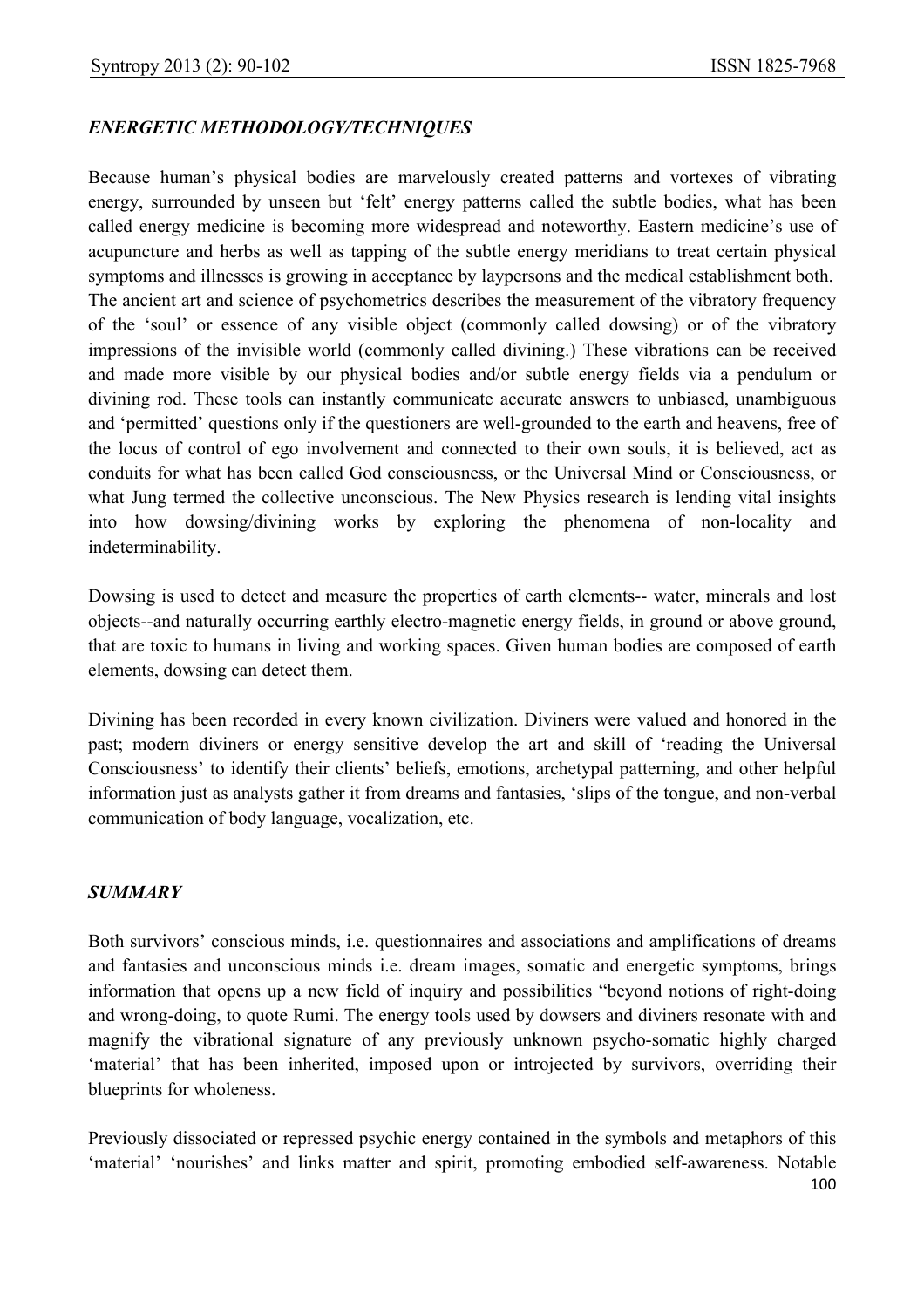shifts in muscle tension and breath as well as emotional release may deepen and expand both personal and commonly held consciousness. The natural law of attraction is free to draw the most salient ingredients of the survivors' personal and archetypal destinies into their energy fields. Survivors' enlarged 'response-ability' can allow them to give greater hospitality to and integrate their 'real' selves, live more authentically, at peace with themselves and yet more aware of their potent capacity for further psycho-somatic-spiritual growth. Survivors often embrace these changes as 'mirculous' and profoundly meaningful, thus developing for the first time or broadening their religio-spiritual personal and world view. In this era of the first collective 'Dark Night of the Soul,' each addition to eco-human higher conscious may indeed, as Jung and Rosen believed, will help save the world.

#### *BIBLIOGRAPHY*

- − Ayers, M. (2003) *Mother-Infant Attachment and Psychoanalysis: The Eyes of Shame*. NY: Brunner-Routlege.
- − Begley, S. (1997, Spring/Summer) *How to build a baby's brain* (Special Edition). Newsweek Magazine, pp. 28-32.
- − Cohen, G. (2013) *Imaginary Beings*. Spirituality and Health Magazine, March.
- − Edinger, E. (1972) *Ego and Archetype*. NY, Pelican Books.
- − Fogel, Alan. (2009) *The Psycho-Physiology of Self-Awareness: Rediscovering the Lost Attachment of Body Sense*, New York, Norton and Co.
- − Fornagy, P. (2001) *Attachment Theory and Psychoanalysis*, New York: Other Press.
- − Gardner, F. (2002) *Self-Harm: A Psychotherapeutic Approach*, Hove, East Sussex: Brunner=Routledge.
- − Greedy, J. (2008) *Happiness House: A Story of God for Children of All Ages Who Have Experienced Highly Stressful and Traumatic Experiences*. Gainesville, FL: Faulkner Press.
- − Haag, B. (2000) *In the Footsteps of Francis Tustin: Further Reflections on the Construction of the Body Ego*. Infant Observation, 3.
- − Hurley, Dan. (2013) *Grandma's Experiences Leave a Mark on Your Genes*. Discover Magazine, Tuesday, June 11, 2013. p. 21.
- − Jackson, Carol. (1997) *Religious and Spiritual Issues in Psychotherapy*. Unpublished dissertation, Ga. School of Professional Psychology, Atlanta, Ga.
- − James, W. (1902) *The Varieties Of Religious Experience: A Study In Human Nature*. Cambridge: Harvard University Press.
- − Jung, C. (1963) *Memories, Dreams, Reflections*. New York: Random House.
- − Kalsched, D. (1996) *The Inner World of Trauma: Archetypal Defenses of the Personal Spirit*. NY: Routledge.
- − Milberger, S., Biederman, J., Faracone, S., Chen, L. and Jones, J. (1996) *Sis maternal smoking during pregnancy a risk factor for attention deficit hyperactivity in children?* American Journal of Psychiatry, 153(9), pp. 1138-1142.